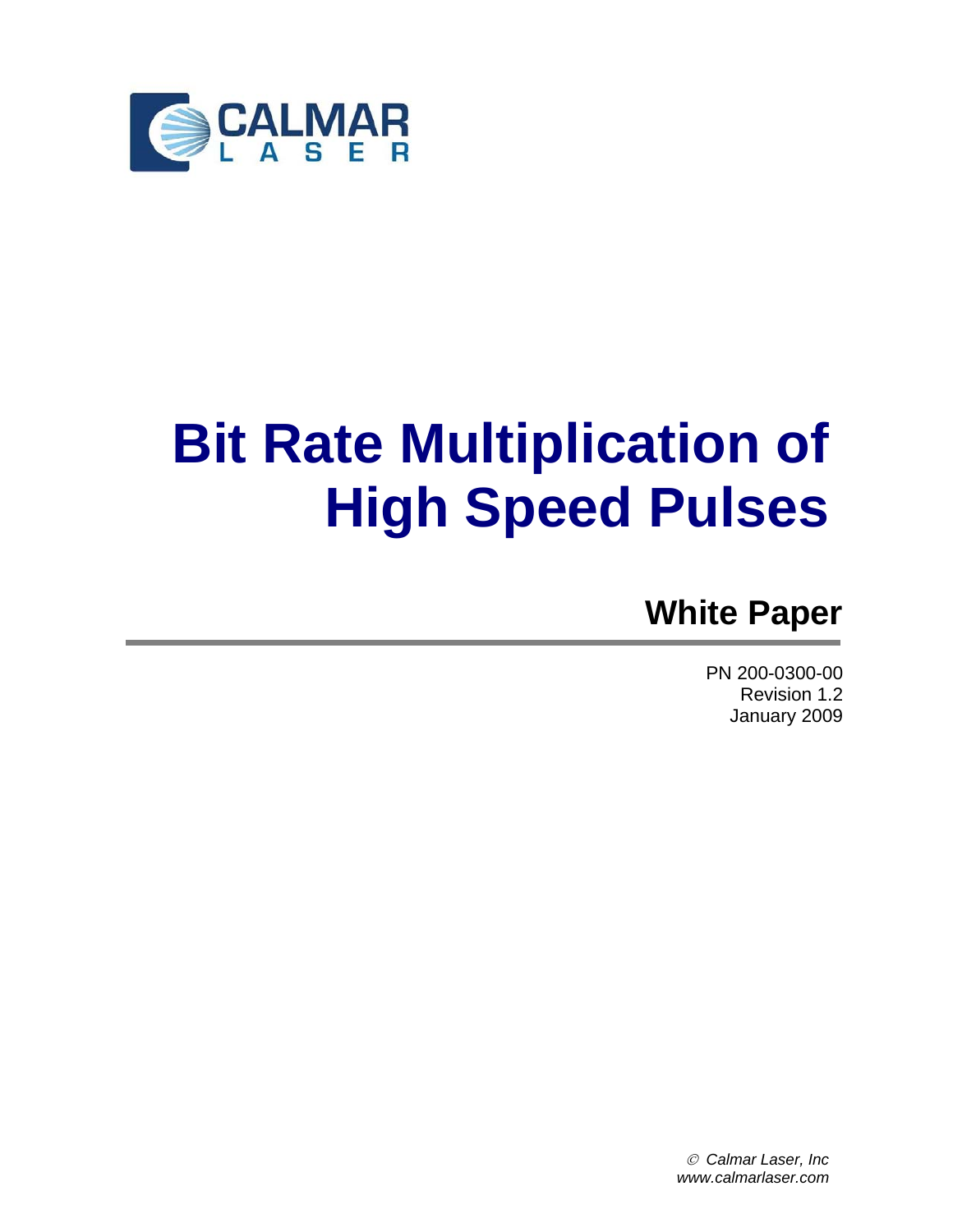

#### **Overview**

Bit rate multiplication enables researchers to increase the pulse frequency of their existing pulsed laser sources. Calmar's Bit Rate Multiplier can increase pulse repetition rates by 2, 4, 8, and 16 times. When used in combination with a 40 GHz laser source, the repetition rate will be up to 640 GHz.

Calmar's Bit Rate Multiplier splits the input pulse into two identical images, and sends them to a Mach-Zehnder interferometer. One leg of the interferometer has variable pulse delay and amplitude equalization, while the other leg has fixed bit pattern delay. Bit pattern delay ensures that the output is a pseudo-random bit sequence (PRBS) when the input signal is PRBS. After recombination, the repetition rate is twice the input rate. By cascaded up to four stages, the bit rate can be multiplied 16 fold. Figure 1 is a schematic of the Bit Rate Multiplier.



**Figure 1 – Schematic of Bit Rate Multiplier**

The bit-pattern delays shown in Figure 1 are for a  $2^7$  – 1 bit pattern length.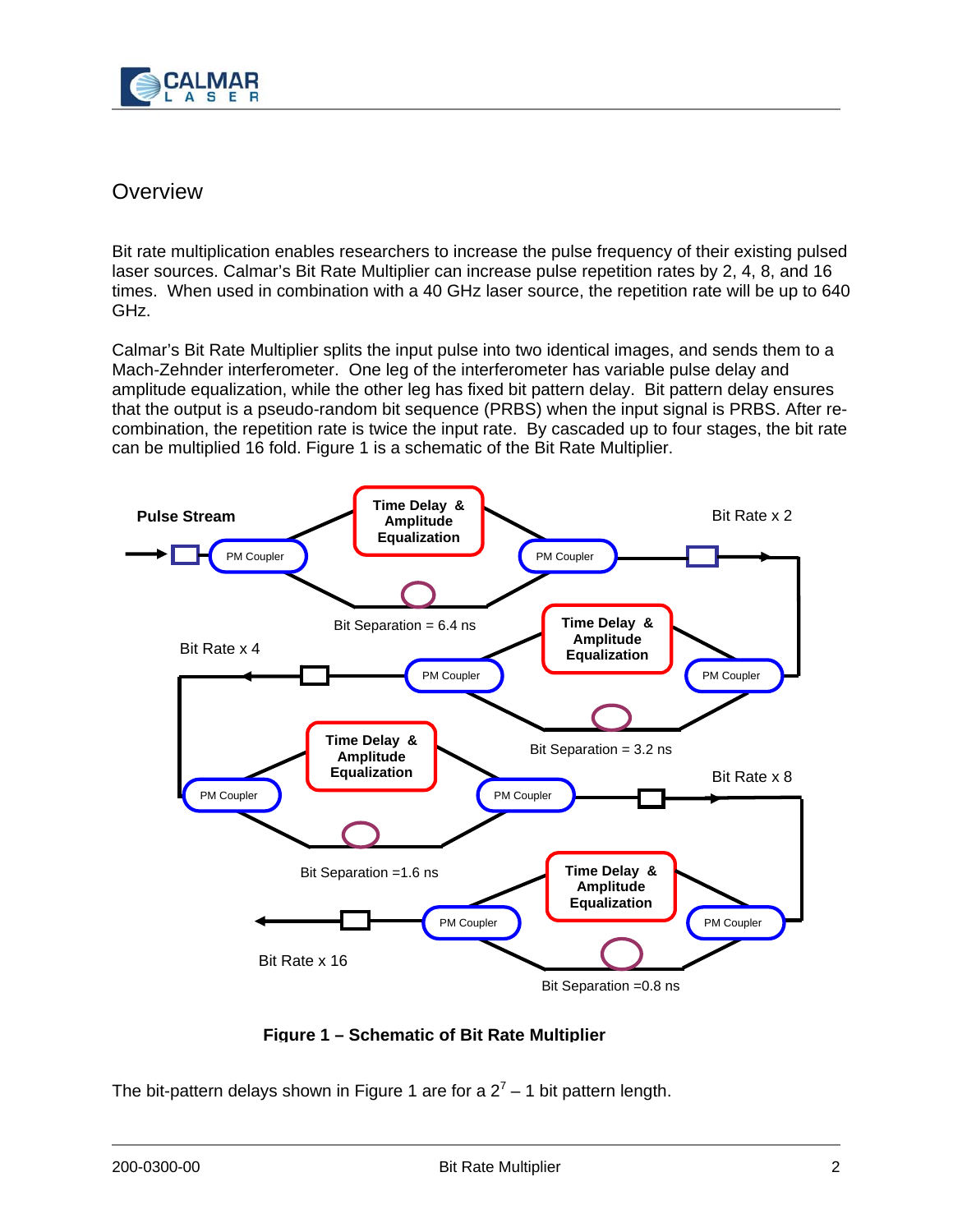

#### **Features**

- Bit rate multiplication x2, x4, x8 and x16 input bit rate
- Wavelength range 1530 1560 nm
- Polarization extinction ratio > 20 dB
- Output format  $2^7$ -1 PRBS
- Sequential polarization switching
- Amplitude equalization
- Tunable delay
- Temperature stability 10 ppm/°C
- Easy configuration and operation
- Long term stability



#### **Applications**

Engineers working at the leading edge of telecom research are often restricted by a lack of test and measurement equipment capable of probing at ultra high speeds. While solutions exist at speeds lower than 10 Gb/s, there is a shortage of test equipment that can adequately support research at 10 Gb/s, 40 Gb/s and higher.

Bit rate multipliers, when used in combination with a pulsed laser source, such as Calmar's 10GHz Picosecond Fiber laser, provide engineers with repetition rates up to 160 GHz; when used with Calmar's 40 GHz Picosecond Fiber Laser, provide repetition rates up to 640 GHz.

The availability of very high pulse rates facilitates a wide variety of applications, including highspeed sampling, dynamic time response analysis of opto-electronic components, and optical code division multiple access (O-CDMA).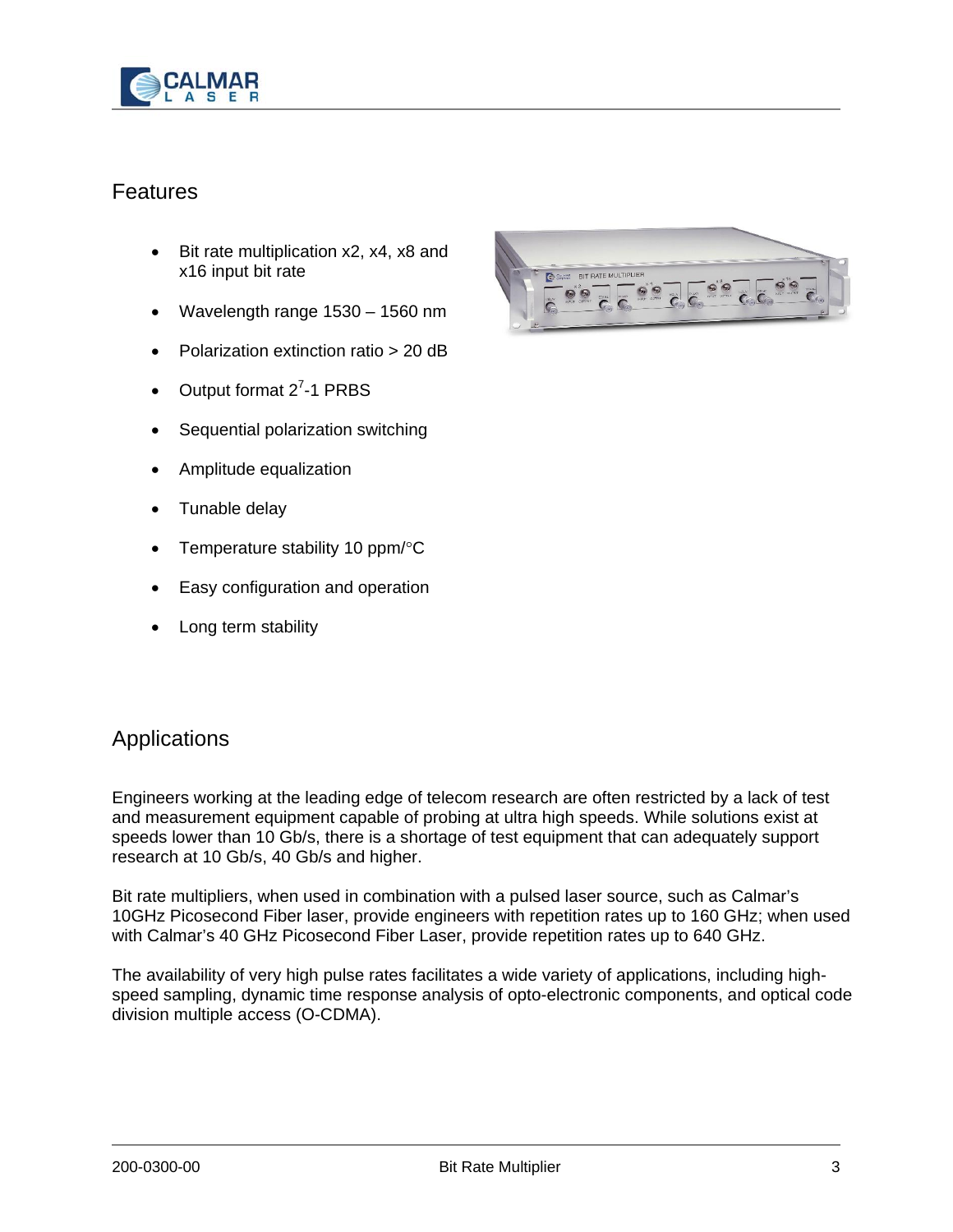

### Technical Specifications

The following table provides specifications for Calmar's Bit Rate Multiplier.

These specifications are subject to change without notice.

| <b>Model</b><br><b>Number</b>         | <b>BRM-T-2</b> | <b>BRM-T-4</b>                                                      | <b>BRM-T-8</b>                   | <b>BRM-T-16</b>                                                     |
|---------------------------------------|----------------|---------------------------------------------------------------------|----------------------------------|---------------------------------------------------------------------|
| <b>Multiplication</b><br>Factor       | $\overline{2}$ | 4                                                                   | 8                                | 16                                                                  |
| Wavelength (nm)                       | 1530 - 1560    | 1530 - 1560                                                         | 1530 - 1560                      | 1530 - 1560                                                         |
| Polarization<br>Extinction Ratio (dB) | > 20           | > 20                                                                | > 20                             | > 20                                                                |
| <b>Input Data Format</b>              |                | $2^7$ -1 to $2^{31}$ -1 PRBS $\parallel 2^7$ -1 to $2^{31}$ -1 PRBS |                                  | $2^7$ -1 to $2^{31}$ -1 PRBS $\parallel 2^7$ -1 to $2^{31}$ -1 PRBS |
| <b>Output Data Format</b>             | $2^7 - 1$ PRBS | $27$ -1 PRBS                                                        | $27$ -1 PRBS                     | $27$ -1 PRBS                                                        |
| Tunable Delay (ps)                    | 70             | 70                                                                  | 70                               | 70                                                                  |
| <b>Temp Stability</b><br>(ppm/°C)     | 10             | 10                                                                  | 10                               | 10                                                                  |
| Insertion Loss (dB)                   | 5              | 10                                                                  | 15                               | 20                                                                  |
| Dimensions (cm)                       |                | 48(w) x 42(d) x 9(h) $\parallel$ 48(w) x 42(d) x 9(h)               | $48(w) \times 42(d) \times 9(h)$ | $48(w) \times 42(d) \times 9(h)$                                    |

**Table 1 – Specifications for Bit Rate Multiplier**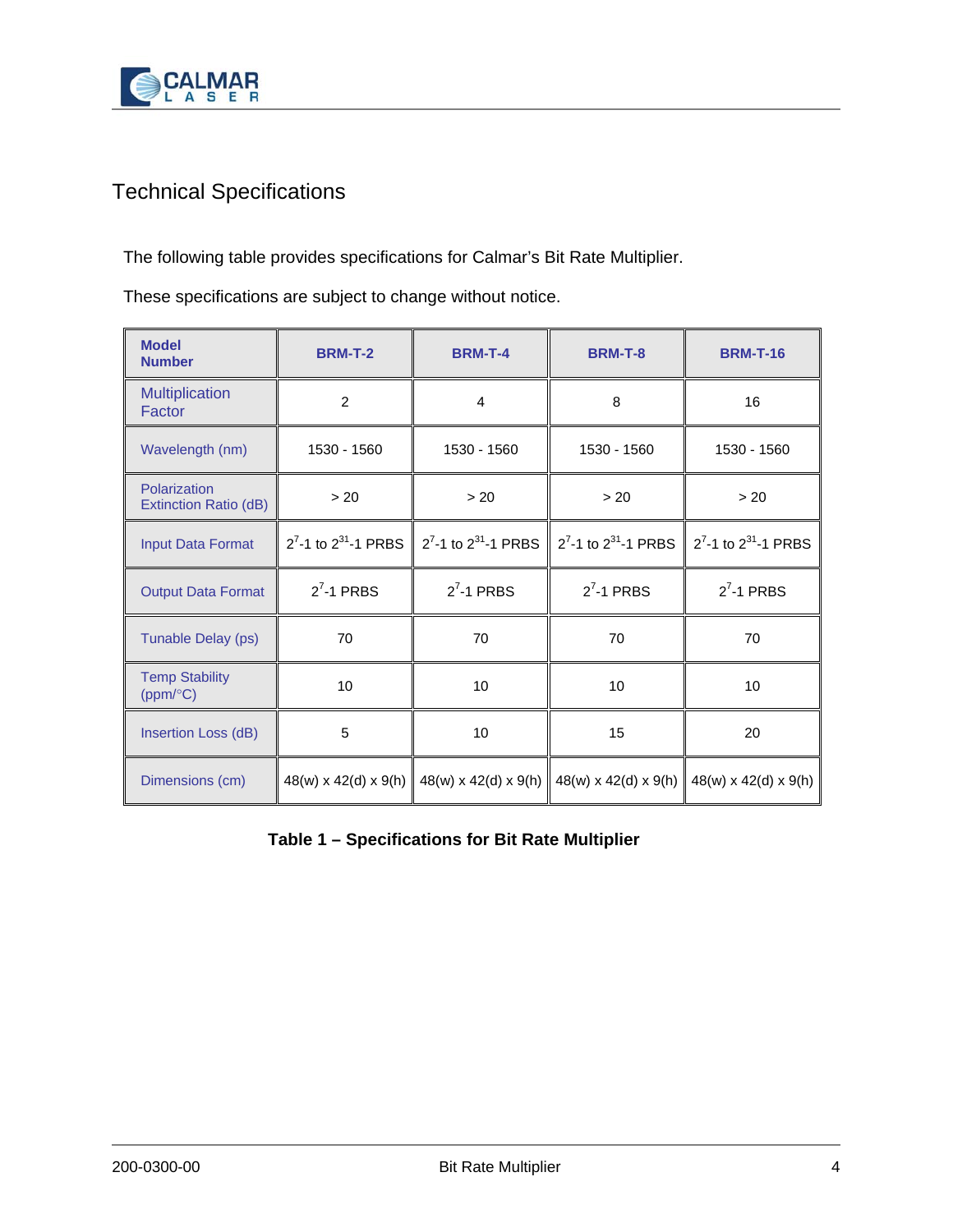

#### **Performance**

The following test results give an indication of the performance of Calmar's Bit Rate Multiplier. Figure 2 shows the microwave spectrum for a 20 GHz output signal that was achieved by multiplying a 10 GHz input signal by a factor of two. The 10 GHz signal has been suppressed by over 55 dB. Figure 3 shows the microwave spectrum for a 40 GHz output that was achieved by multiplying a 10 GHz input signal by a factor of four. The 10 GHz, 20 GHz, and 30 GHz components have been suppressed by over 35 dB.







Figures 4 shows an optical sampling scope trace for a 40 GHz signal that was derived from a 10 GHz input signal. Figure 5 shows a trace for a 160 GHz signal that was derived form a 10 GHz input signal. The sampling scope speed used to obtain these traces was over 800 GHz.







**Figure 5 – Sampling scope trace for 160 GHz output signal**